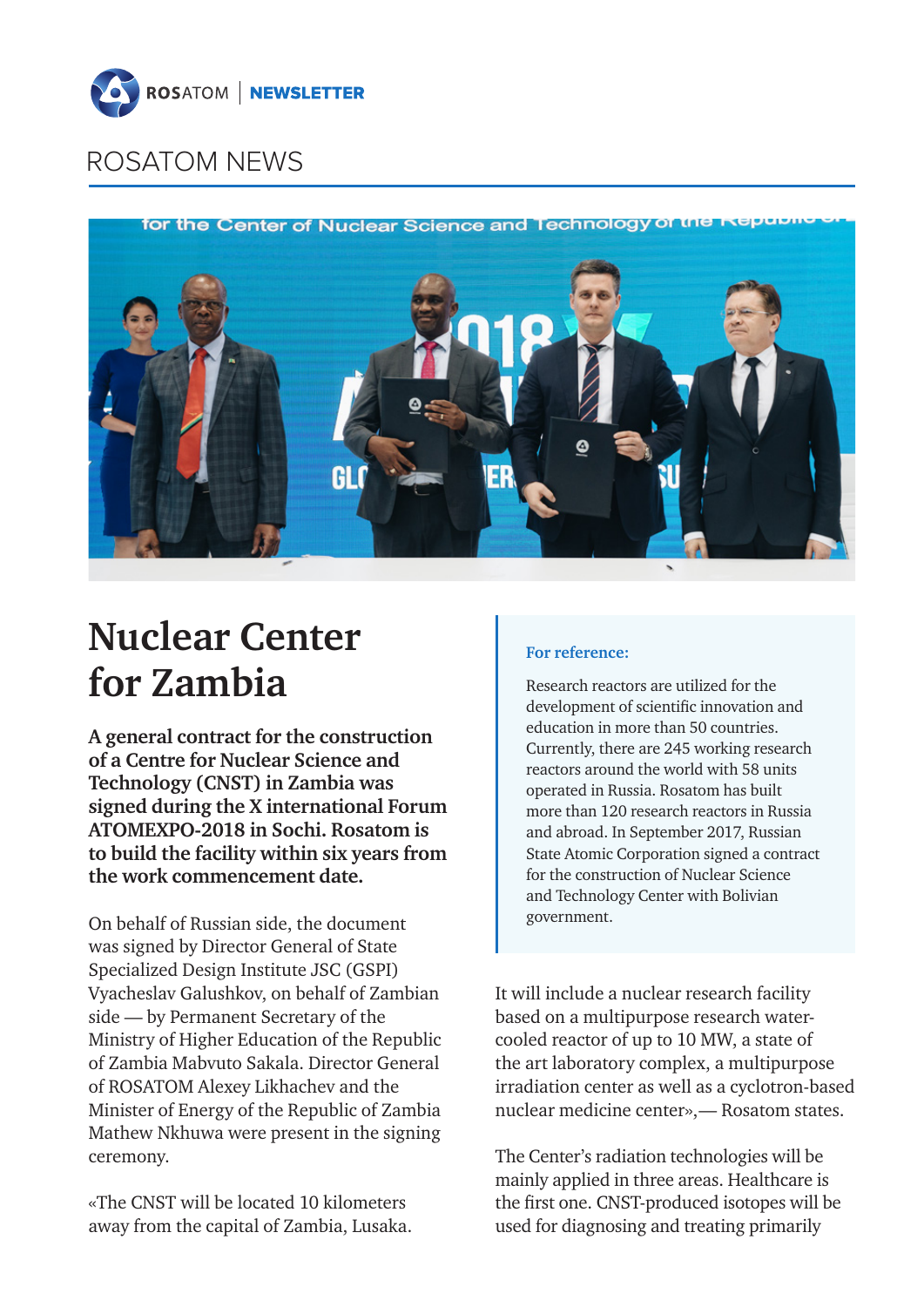

cancer and cardiac diseases. The use of radiation in agriculture will improve food safety and create conditions for the increase of Zambian agricultural exports. The CNST will also promote the development of national education and science through the training of highly qualified experts in various fields.  $\bullet$ 



# **Irradiation to boost economy**

**Rusatom Healthcare (RHC), a Rosatom subsidiary, signed four agreements on irradiation center project development in Brazil, Iran and Malaysia.** 

The Project Development Agreement (PDA) for the joint implementation and operation of an Irradiation Center in Brazil was signed with CK3 company.

"The PDA sets the roadmap of the formation of a joint company aimed to offer irradiation services to the Brazilian market. The joint venture will use Russian technologies based on electron accelerators and x-rays for sterilization of pharmaceuticals, cosmetics and healthcare products and other industrial applications",Rosatom reports.

According to RHC's CEO Denis Cherednichenko, the Russian party sees potential in the Brazilian market in the field of medical product sterilization by radiation. " The use of radiation technologies in the Brazilian healthcare sector can significantly improve the safety and quality of goods and services. Hermetically packaged medical products can be effectively sterilized, which reduces the risk of contamination in the production phase. Products treated with the radiation sterilization method will also increase the export potential of Brazilian companies engaged in the production of medical goods," he said.

#### **For reference:**

Rusatom Healthcare JSC was established as a Rosatom subsidiary for development and production of equipment and radionuclide products for nuclear medicine and medical radiology, as well as industrial equipment and sterilization solutions for processing different types of products with ionizing radiation on the basis of electron-beam and gamma-ray installations.

In Iran, RHC is teaming up with «Shar Parto Iranian» to create a network of irradiation centers. According to the agreement, they will establish a joint engineering company, which will build a network of irradiation centers in the country. The facilities, equipped with electron accelerators and gamma ray units, will be used to provide commercial services to sterilize pharmaceutical, cosmetic and medical products, as well as food products.

RHC's Malaysian partner is Beta Gamma Malaysia (BGM). The Project Development Agreement signed with this company is also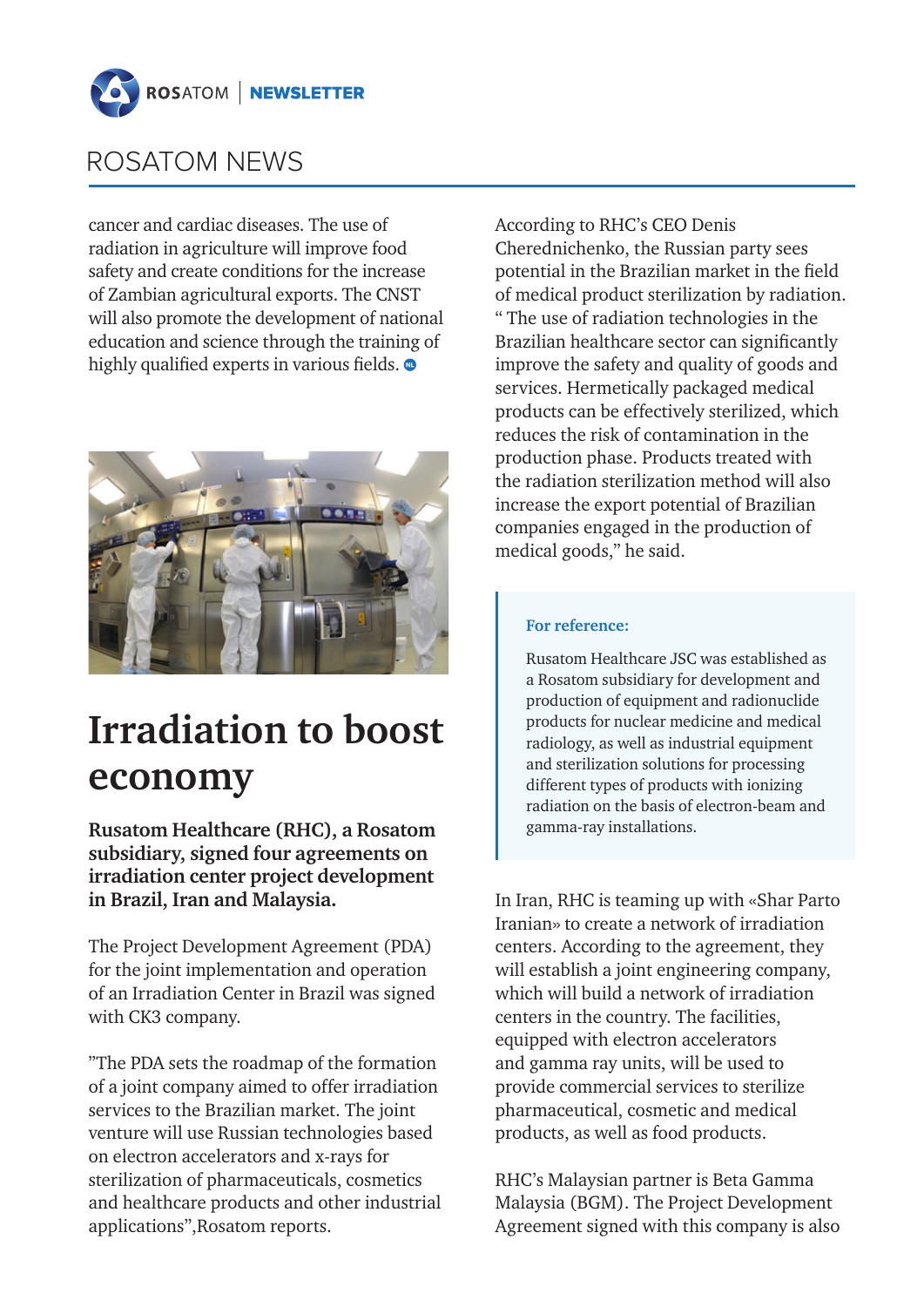

aimed at the construction of an irradiation center network. According to the document, both parties are to elaborate a joint action plan. The first phase of the first Malaysian irradiation center will contain electron beam radiation processing facility. Its main focus will be on contract sterilization for high-value medical devices and fruits for export.

"The irradiation center will give Malaysia an opportunity to create even more prosperous, safe and sustainable future for all, as these technologies will bring great changes to our social and economic environment. It will contribute to development of medical, industrial and agricultural spheres of Malaysia, thus drastically improving the quality of life," Dr. Zulkafli Ghazali, Chairman of BGM said.

The fourth agreement was signed with A Brown Company Inc. (Republic of the Philippines). According to it, the parties will build a network of irradiation centres in the Philippines. «The pilot project, to be built in the City of Davao, will provide commercial services of product treatment with ionizing radiation. It may also serve as a sterilization platform for medical devices», - Rosatom reports.

The document signed outlines certain stages of the project development, from feasibility studies to construction and commissioning.  $\bullet$ 

## **Sudan prepares to go nuclear**

**Rosatom and the Ministry of Water Resources, Irrigation and Electric Power of the Republic of the Sudan have signed two memoranda**

The first document covers personnel training in the field of nuclear energy. The second one refers to the formation of positive public opinion on nuclear energy in the Republic of Sudan.

#### **For reference:**

In December, 2017 Ministry of Water Resources, Irrigation and Electricity of the Republic of the Sudan and Rusatom Overseas JSC have signed a Project Development Agreement (PDA) for the construction of a floating nuclear power plant in Sudan. According to the PDA, the parties will explore the possibility of constructing a floating NPP in Sudan.

«As part of the Memorandum on cooperation in personnel training the parties agreed on the implementation of joint projects in the field of personnel education and training for the needs of nuclear energy and related industries. It is planned to organize training programs for the nuclear infrastructure of the Republic; development of close cooperation between specialized educational institutions; organization of internships, summer schools, seminars, olympiads, conferences and round tables on nuclear topics; instructor training for the purpose of conducting courses in Sudanese universities and other educational organizations of the country; development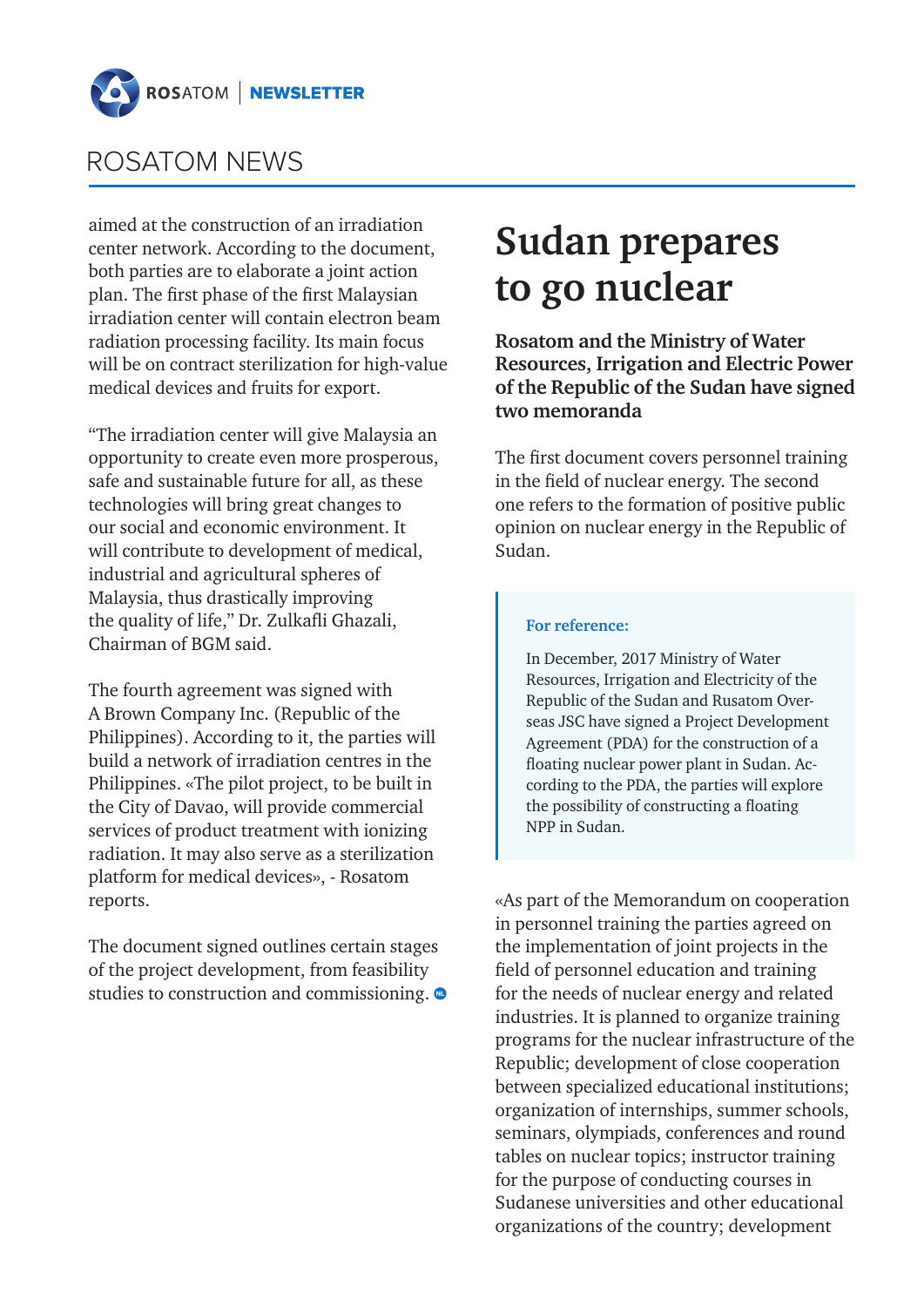

of field-specific educational and scientific literature and exchange of students,» Rosatom said.

The Memorandum on the positive public opinion formation mentions the plans to develop public information programs about nuclear technologies and their application spheres. It also includes intentions in the organization of educational events for the media and public opinion leaders, as well as the development of information and training materials aimed at drawing public attention to social and economic benefits of nuclear projects.  $\bullet$ 

## **Rosatom to train Finnish personnel**

**Rosatom's subsidiary – Rusatom Service JSC – signed two trilateral Memoranda of understanding on cooperation in the field of nuclear infrastructure and personnel training.**

The first document was signed with VTT Technical Research Centre of Finland Ltd. and Saanio&Riekkola Oy. «The main goal behind the signing was to broaden the cooperation in the sphere of nuclear education and personnel training, which Rusatom Service JSC is partly responsible for,» - Rosatom states. Cooperation in research is also mentioned in the Memorandum.

Rusatom Service's partners in the second document are JSC "VPO ZAES" and DEKRA Finland Oy. They agreed to cooperate in the development of education and personnel training for procurement and equipment quality control.  $\bullet$ 

#### **For reference:**

Rusatom Service JSC was founded in 2011 as a member of the "Electric Power" division of Rosatom. The company provides a full range of services and supplies required for maintenance and repair for the foreign nuclear power plants that operate VVER-type reactors. The company has been present in 15 countries and services 22 of 37 existing NPP with VVER reactors outside Russia.



# **Atomenergomash digitalization**

**Atomenergomash JSC (AEM), Rosatom's mechanical engineering division, and General Electric (GE) signed a Memorandum of Understanding on the implementation of digital technologies in manufacturing.**

The parties agreed to develop strategic cooperation in the area to increase production efficiency, optimize the technological processes and reduce costs of manufacturing at Atomenergomash plants. AEM and GE will make the current evaluation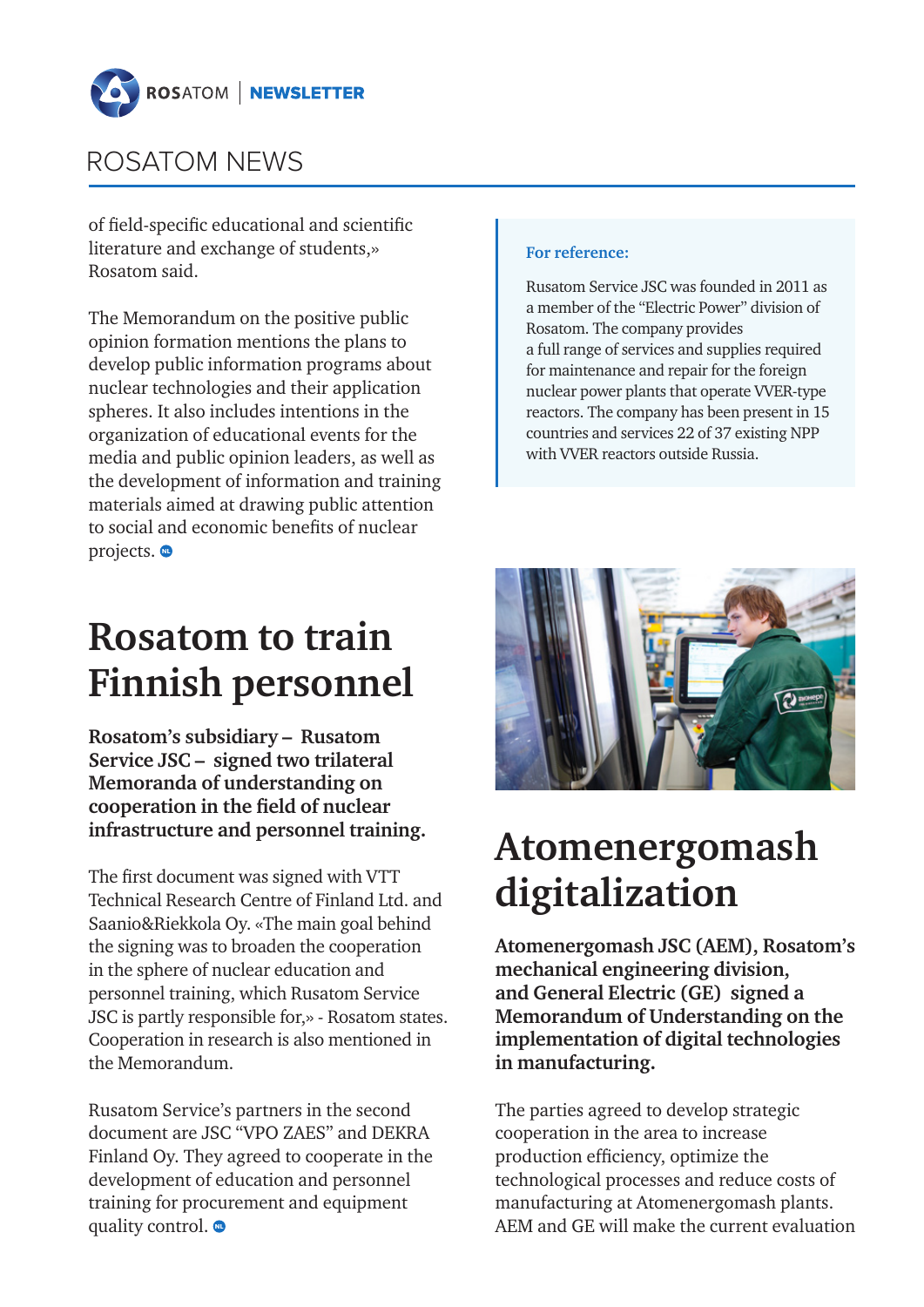

of digitalization at the manufacturing premises of Rosatom mechanical engineering division. They will study the opportunities to utilize additional digital solutions through all production phases and develop a road map for digital transformation. The pilot project will be executed at Atommash in Volgodonsk.

«We are keen to apply different digital solutions in the environment and production management sector. It allows us to reduce decision-making time, to optimize machinery fleet loading, to propose new technical and product solutions for our clients, which is very important in the framework of a fastgrowing order portfolio and manufacturing volume, » AEM Chief Executive Officer Andrey Nikipelov said.

«We are pleased to have an opportunity to extend our digital cooperation with Atomenergomash, one of the Russian mechanical engineering industry leaders. Modern digital technologies allow for a qualitatively new efficiency level," said Chief Innovation Officer GE Power Maher Chebbo.

#### **For reference:**

Atomenergomash is the power engineering division of Rosatom and one of the leading power engineering companies in Russia. It supplies effective integrated solutions for nuclear, thermal power, gas and petrochemical industries. The company is an association of about 30 big industrial, R&D and engineering businesses located both in Russia and in foreign countries.

## **Rosatom brings Wild Edens**

**The premiere of a new documentary Wild Edens: Russia the first in a new series that highlights the issue of climate change, took place in Sochi, Russia. Brought by Rosatom, it will be broadcast by National Geographic starting this summer.**

Focusing on the flora and fauna in the one-of-a-kind natural habitats of Russia, the programme highlights the unique and delicate habitat of the Altai Mountains, the Kamchatka Peninsula, and the Arctic.

Filmed over 12 months, the 1 x 60 documentary, an Off The Fence production, will air across multiple markets in Africa, Asia, Latin America, the Middle East and Europe.

"We want to draw the public's attention to the global warming crisis and showcase the detrimental impact that mounting CO2 emissions generated by carbon energy sources are having on our planet", - Rosatom Director General Alexey Likhachev said.

Executive producer, Off The Fence productions Ellen Windemuth, said: «Russia is such a vast and elusive land that we relished the opportunity as film makers to capture the unique footage of this incredible region. This documentary helps viewers to discover Russian's rich natural wealth and catalogue it before this fragile paradise is negatively and possibly irrevocably impacted by climate change".  $\bullet$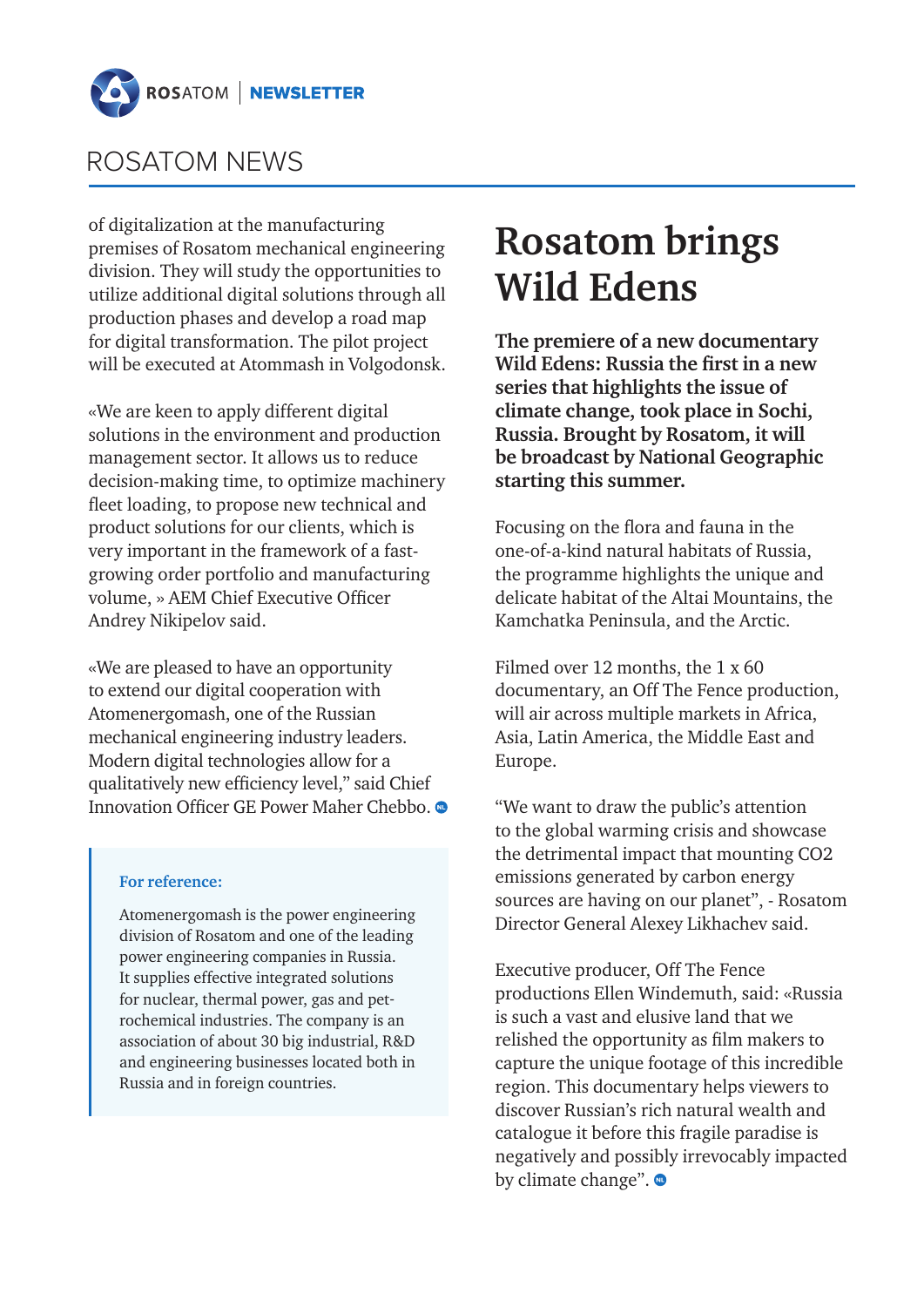

### TRENDS



## **Erasing Borders**

**The 10th International Forum ATOMEXPO 2018, which was held under the motto 'Global Partnership for Joint Success', came to an end. The same name theme was central to the main plenary session that featured addresses of global nuclear industry leaders. Here are the highlights of ideas voiced at the event.**

### **Alexei Likhachev**

*Rosatom Director General*

— The global nuclear industry is influenced by three overarching factors – increased environmental awareness, digital transformation, and a politically and economically multi-polar world. We should take these trends into account.

According to the World Nuclear Association (WNA), we will have to commission 20 GW

of new capacity on the annual average (10 GW annually in the near future and 35 GW at peak – RN). Commissioning new capacity on this scale is not a feat or a breakthrough but a conveyor, and should become customary. This is a huge challenge for Rosatom and the global nuclear industry.

New alliances – in nuclear procurement, interaction between contractors, project owners and governments and, of course, in science – have taken shape over the last decade. Rosatom is open to cooperation with any countries or companies, whether major global players, public organizations or small innovative businesses.

#### **Mohamed Shaker**

*Minister of Electricity and Renewable Energy, Egypt*

— Renewable sources of energy are our top priorities. We plan to increase the share of renewable energy to 20% of our energy mix by 2022, 37% by 2035, and 50% by 2050.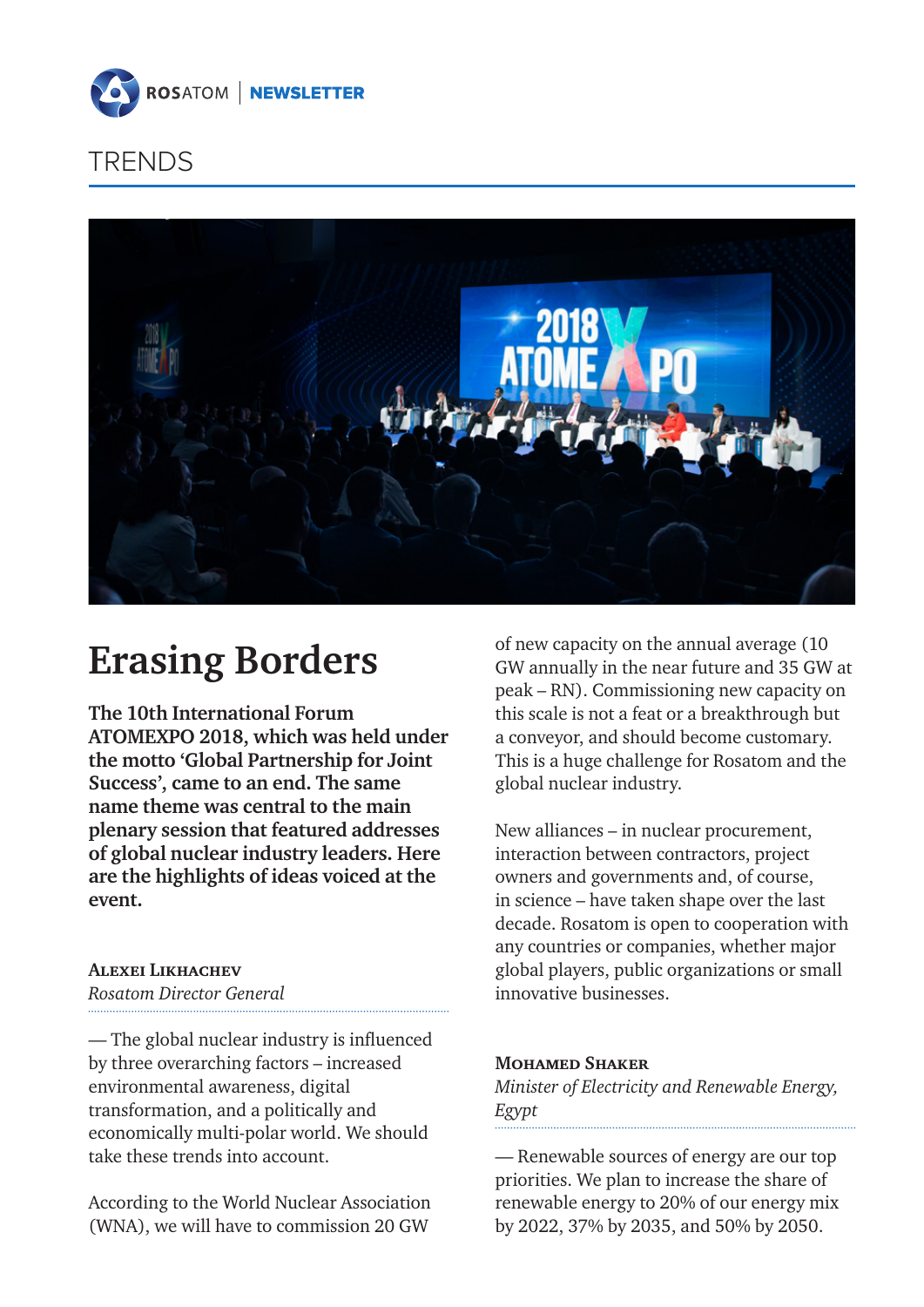

### TRENDS

Electricity is key to national security, and we will continue supporting every green energy project.

Construction of a Russian-designed nuclear power plant will make Egypt a meaningful player on the energy export market. The plans are to supply energy to Sudan and Saudi Arabia. We also keep working on expanding our grid capacity. By the end of 2019, we plan to increase the length of our high voltage grids three times as compared to 2014 (when the new government came to power in Egypt – RN).

### **Necati Yamaç**

*Deputy Undersecretary of Ministry of Energy and Natural Resources, Turkey*

— The Turkish economy grows 5% on the annual average, with population growing 2%. The country depends on imported energy – about 72% of electricity is supplied from abroad. This costs approximately 55 billion US dollars a year. The Akkuyu nuclear power plant will therefore strengthen the country's energy security.

We also plan to build the world's largest solar park with an installed capacity of 1,000 megawatts and have almost completed the engineering part of a wind farm project. However, renewable energy is not an alternative, but rather a supplement to nuclear power. We plan that the nuclear station will account for 10% of the national energy mix by 2023.

#### **Hortensia Jiménez Rivera**

*Director General of Bolivian Agency for Nuclear Energy (ABEN)* 

— Until recently, Bolivia was lagging behind other countries of its continent. The political and cultural situation changed dramatically in 2005 (when Evo Morales Ayma was elected President of Bolivia and became the first Latin American president from an indigenous community – RN). The Government took an absolutely new approach to managing the country and its economy. Since then, science and education have played a much larger role than ever before.

No sovereignty is possible with technological development. We cannot be free without science and knowledge. The way we chose to develop our nuclear project (Rosatom will build a nuclear science and technology center in Bolivia – RN) implies technology internalization rather than just acquisition, participation in educational programs, and much more. We are interested in cooperation with countries like Russia, which is a leader in nuclear technology and views science as an important element of a sovereign state.

### **Vladimir Semashko**

*Deputy Prime Minister, Belarus*

— As soon as we started building a nuclear power plant in Belarus (with Russia's input – RN), the Government made its position clear – it should be an advanced and reliable power plant that meets the strictest international safety standards. In 2016, the construction site was visited by IAEA Director General Yukiya Amano who noted that the Belarus NPP was one of the most successful projects in emerging nuclear countries. In March 2018, EU experts came to the country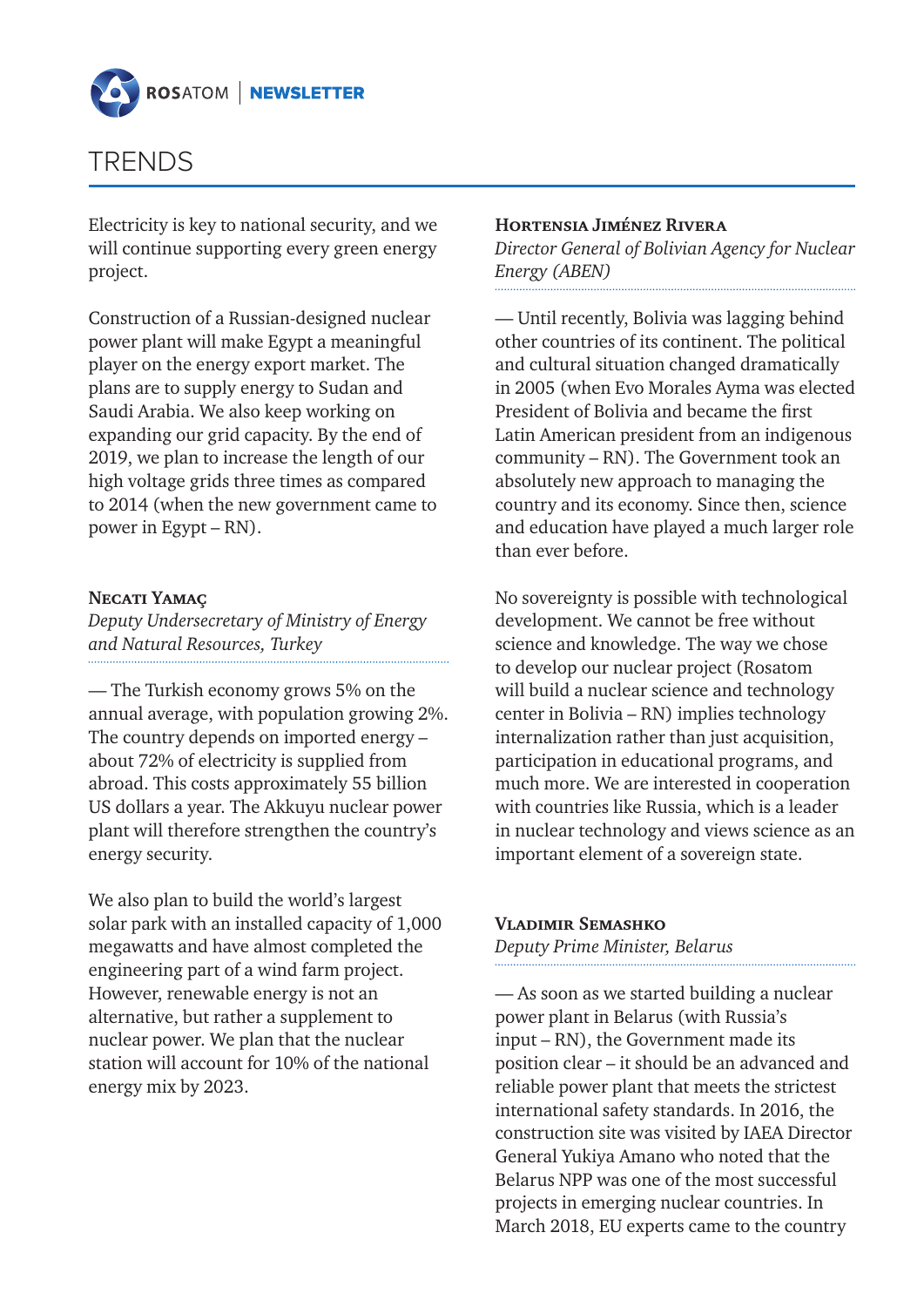



to verify the results of nuclear safety stress tests. Their next visit is scheduled for June (the peer review report will be published in July – RN). Openness and transparency serve public interests and improve global safety culture.

#### **William D. Magwood, IV**

*Director General of OECD Nuclear Energy Agency*

— Different countries have different drivers behind the development of their national nuclear industries. Countries like Bolivia aim at acquiring advanced technology from other countries. China and the like target capacity expansion. Others, predominantly developed countries, are more concerned

about environmental issues, particularly global warming, than access to electricity. In other words, each country benefits from nuclear technology in its own way. But the choice they make is relevant to us all.

Just a few countries are capable of building a nuclear power plant without engaging other countries. Russia, for example, engages multiple suppliers from those countries where it constructs nuclear plants. Nuclear can be said to have erased national borders and turned into a global industry. We all work together to create a single playground for decision making. Each country should take into account the global context while achieving goals on the national scale and have reliable partners and technology to maintain safety in the world.  $\bullet$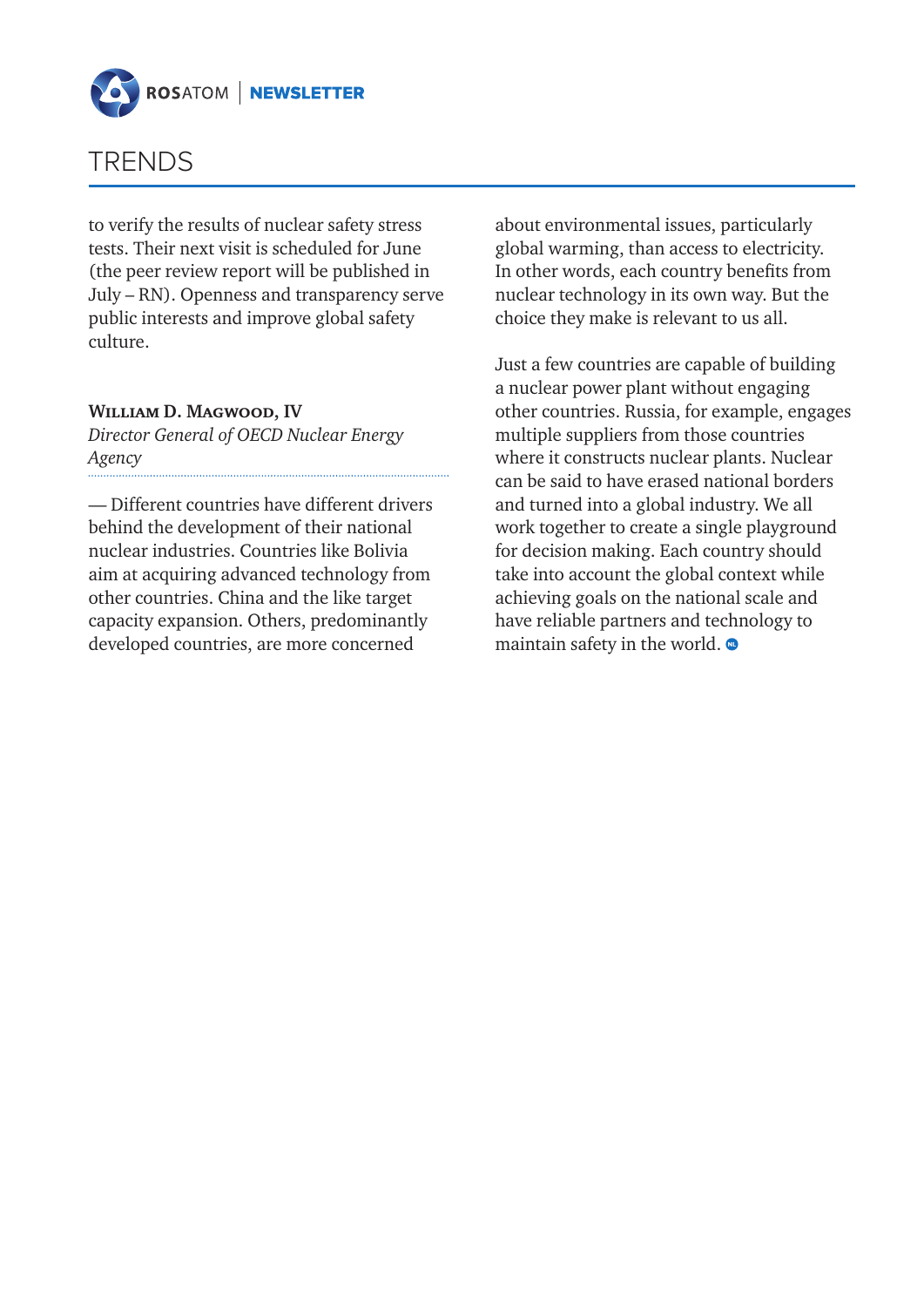

### BANGLADESH



# **Increasing power generation**

**Government of Bangladesh set an aim to build 60,000 MW of electricity generation capacity in order to become a developed country by 2041, local media report.**

According to state minister of Power, Energy and Mineral Resources Nasrul Hamid, current power generation capacity of the country has reached 16,046 MW, and by 2021 it is to reach 24,000 MW allowing Bangladesh to become a middle income country.

The statement was made at the 'Rising Bangladesh' conference at Loeb House of Harvard University in Boston (USA).

Nasrul Hamid also told that Bangladeshi Power System Master Plan-2018 sets the following generation mix: 35% - natural gas, 35% - coal, renewable energy import – 10%, nuclear and other sources – 20%.

"The government encouraged private investment in the power and energy sector and meanwhile 50 % of electricity is generated from private sector. Initiative has been taken to handover a proportion of distribution and transmission line of power under private sector", - minister said.  $\bullet$